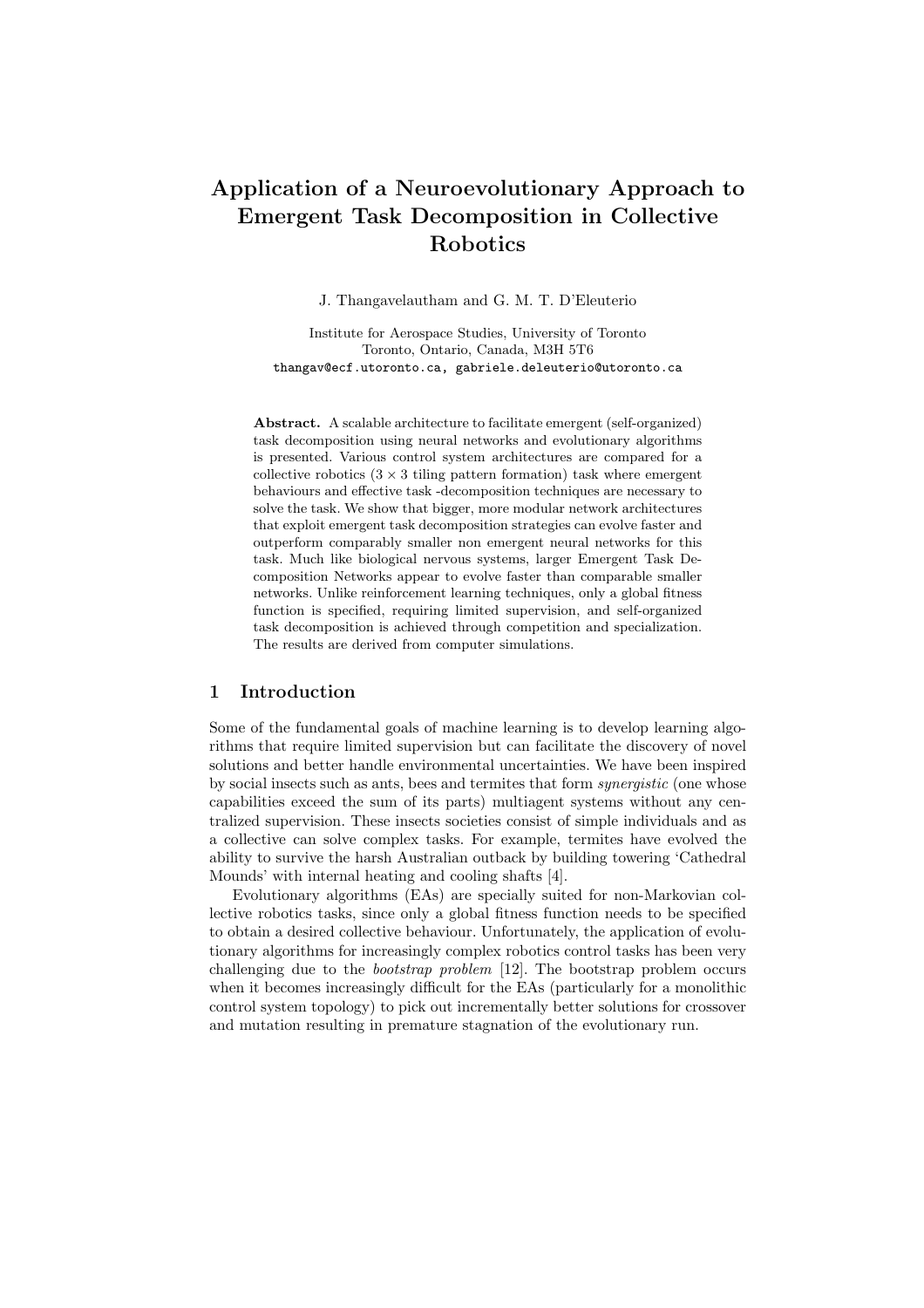A common solution to the bootstrap problem is to decompose a complex task into a set of simpler tasks through supervised task decomposition. This often requires a priori information of the task and supervisor intervention in determining suitable task decomposition strategies. Yet in nature, biological systems can accomplish such feats with no such external intervention.

In this paper we introduce a modular Emergent Task Decomposition Network (ETDN) architecture that requires limited supervision and can decompose a complex task into a set of simpler tasks through competition and self organization. The ETDN architecture is trained using evolutionary algorithms, with only a prespecified global fitness function. The network is composed of decision neurons (mediates competition) and several expert networks (that compete for dominance).

Limited supervision provides numerous advantages including the ability to discover novel solutions that would otherwise be overlooked by a human supervisor. This strategy is particularly advantageous for decentralized collective robotics where little is known of the interaction of local behaviors resulting in a desired global behavior. We empirically compare the training performance (using evolutionary algorithms) of various control systems for the tiling pattern formation task (similar to a segment of the termite nest building task [3]). It was found earlier that a memorization approach (such as a monolithic look-up table-based control system) is unable to solve more complex versions of the task because of the bootstrap problem [14].

## 2 Related Work

Dorigo and Colombetti [5] introduced the idea of incremental learning (shaping) in classifier systems, where a robot learns a simplified version of the task and the task complexity is progressively increased by modifying the learning function. Stone and Veloso [13] developed a task decomposition scheme known as layered learning, where the learning function for a complex task (playing soccer) is partitioned into a set of simpler learning functions (corresponding to sub-tasks) and learned sequentially. These traditional task decomposition techniques require the supervisor to have domain knowledge of the task and are very difficult to implement in the collective robotics domain since the necessary local and global (collective) behaviors need to be known.

Jordan and Jacob [9] developed an automated task decomposition technique using a modular neural network architecture for the 'what' and 'where' vision task . The architecture consists of a decision network (mediates competition) and several expert modules (explicitly specialized for predefined subtasks). The expert networks and the decision networks are trained separately according to a set of handcrafted reinforcement learning algorithms.

In evolutionary computation, algorithms such as ESP (Enforced Subpopulations) and SANE (Symbiotic Adaptive Neuro-Evolution) evolve individual neurons, within a fixed neural network topology [7]. ESP uses separate subpopulations to select neurons for each placeholder within the neural network. This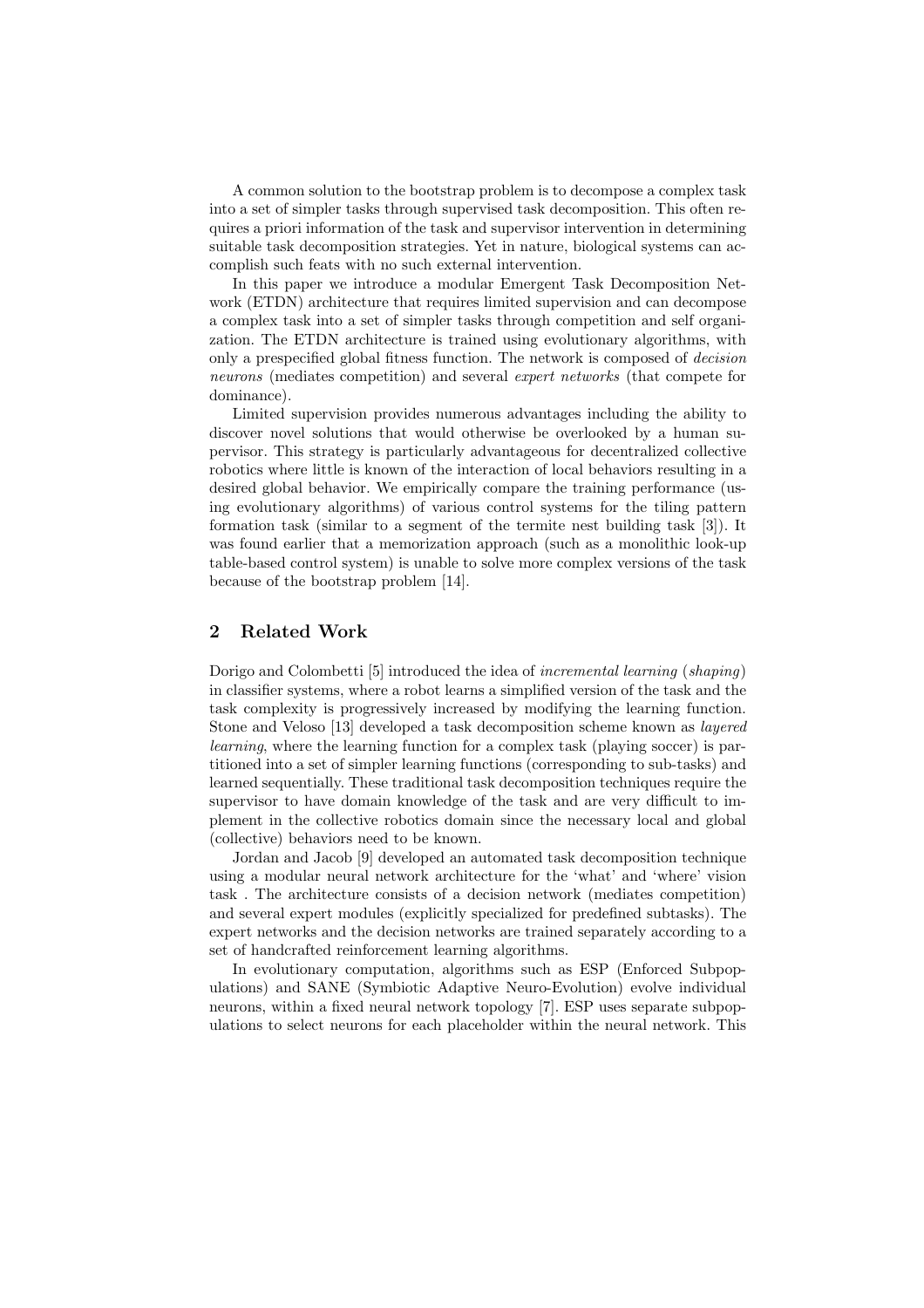technique has been used to evolve control systems for keep-away soccer robots, sounding rockets and for the double-pole balancing task [15, 7, 8]. Unfortunately, this approach is susceptible to early convergence in some cases, since the algorithm attempts to pick the best set of individual neurons rather than the best combination of neurons within a network [7].

In evolutionary robotics, Nolfi [11] introduced emergent modular architectures, where decision neurons arbitrate individual motor control neurons for the garbage collection task [12]. This architecture evolved faster and produced better solutions than other comparable networks including multilayered feed forward and recurrent architectures. Ziemke [16] attempted to determine the scalability of the emergent modular architecture and was unsuccessful in his efforts. He found emergent modular architectures were particularly inefficient when integrated with memory neurons.

There are some key difference between our ETDN architecture and Nolfi's emergent modular architecture. In his experiments, selection was amongst two motor control neurons rather than whole networks. In addition there is 1:1 mapping between his decision neurons and control neurons, where each decision neuron votes for a motor control neuron. This implementation is applicable only for simpler problems, where individual neuron responses are sufficient for a solution. Using our ETDN architecture (Binary Relative Lookup variant), arbitration could be extended to 2n expert networks.

#### 3 Method

Some of the control system architectures presented in this paper consist of artificial neural networks trained using evolutionary algorithms (neuroevolution). We use a fixed network topology, with a 1:1 genotype-to-phenotype mapping and where weights, biases/thresholds are evolved using a global fitness function. Some of the advantages of neuroevolution, over reinforcement learning is that the search space need not be smooth nor differentiable and solutions tend to be more robust against local minima. In addition, unlike traditional machine learning algorithms, EAs could be used to select suitable activation functions during training (as shown with our modular neuron architecture).

#### 3.1 Emergent Task-Decomposition Architecture

We propose an Emergent Task-Decomposition Network (ETDN) architecture that consist of a set of decision neurons that mediate competition and a set of expert network modules that compete for dominance (see Fig. 1b). We exploit network modularity, evolutionary competition, specialization and *functional neu*trality to facilitate emergent (self organized) task decomposition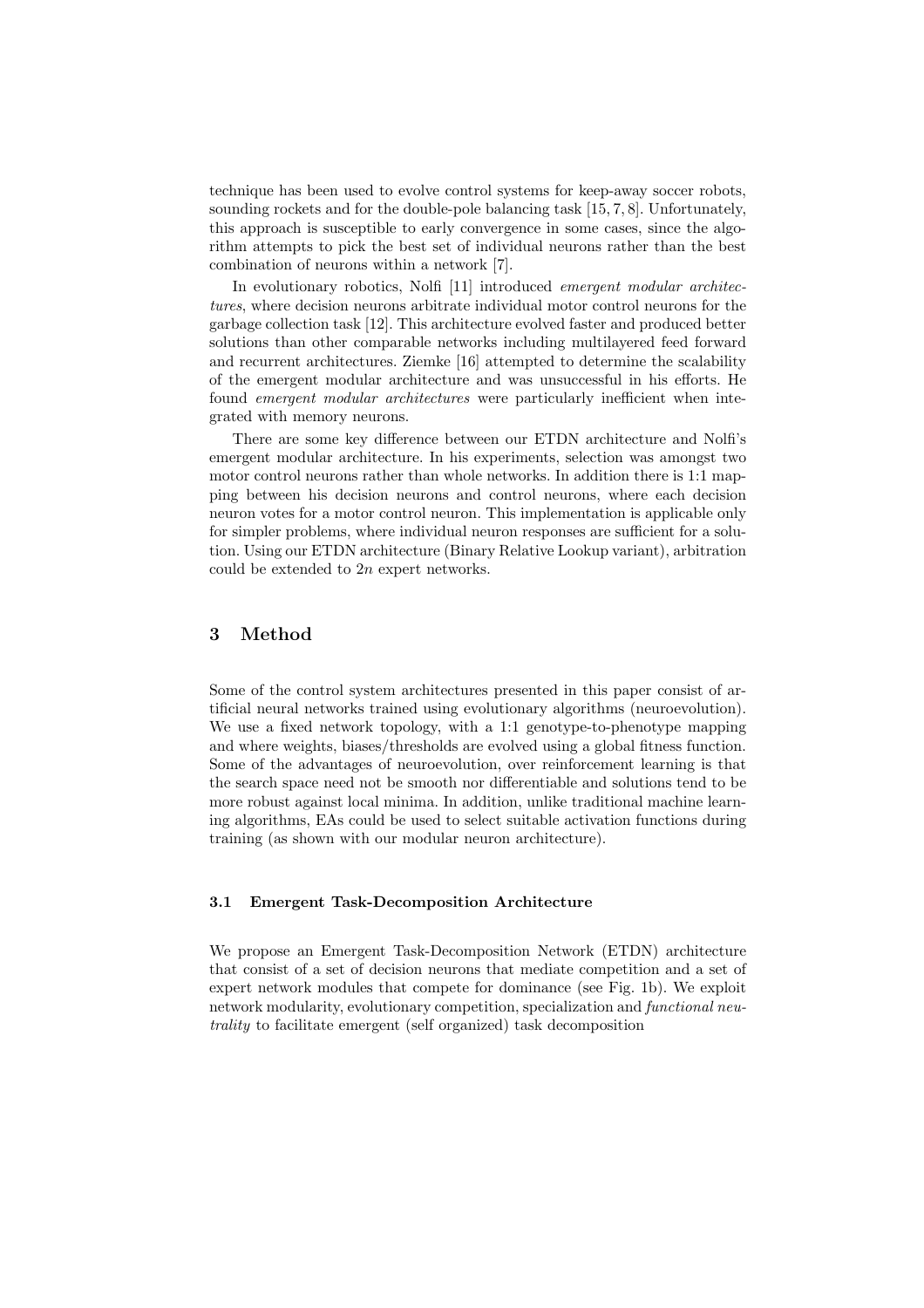

Fig. 1. (a) An example of the non-emergent network used in our experiments. (b) ETDN architecture consisting of a decision neuron that arbitrates between 2 expert networks.

Unlike traditional machine learning methods where handcrafted learning functions are used to train the decision and expert networks separately, our architecture requires only a global fitness function. The intent is for the architecture to evolve the ability to decompose a complex task into a set of simpler tasks with limited supervision. The decision neuron is connected to all the sensory input and is used to select an expert network based on the output state. In turn, the output from the selected expert network triggers a set of predefined actions.

In nature, it is well known that the brain has adopted a modular architecture. Ballard [1] goes further and suggests that a limitation in the number of neurons in the brain (due to limited volume) have forced the brain to evolve a modular architecture. Geshwind and Galaburda[6] suggest competition between different networks of neurons in the brain drives certain networks to become specialized for a particular function . At the molecular level, it is well known the interaction of functional proteins is determined through collaborative competition for limited resources and binding sites, thus leading to functional specialization [2].

#### 3.2 Extending Emergent Task Decomposition

Our proposed ETDN architecture unlike previous work in the field of evolutionary computation, could be generalized for  $n_E$  expert networks. Here we discuss two proposed extensions to the ETDN architecture, namely the Binary Relative Lookup (BRL) architecture and Binary Decision Tree (BDT) architecture.

The Binary Relative Lookup (BRL) architecture consists of a set of  $n_d$  noninterconnected decision neurons that arbitrate between  $2^{n_d}$  expert networks. Starting from left to right, each additional decision neuron determines the specific grouping of expert networks relative to the selected group. Since the decision neurons are not interconnected (see Fig. 2), this architecture is well suited for parallel implementation.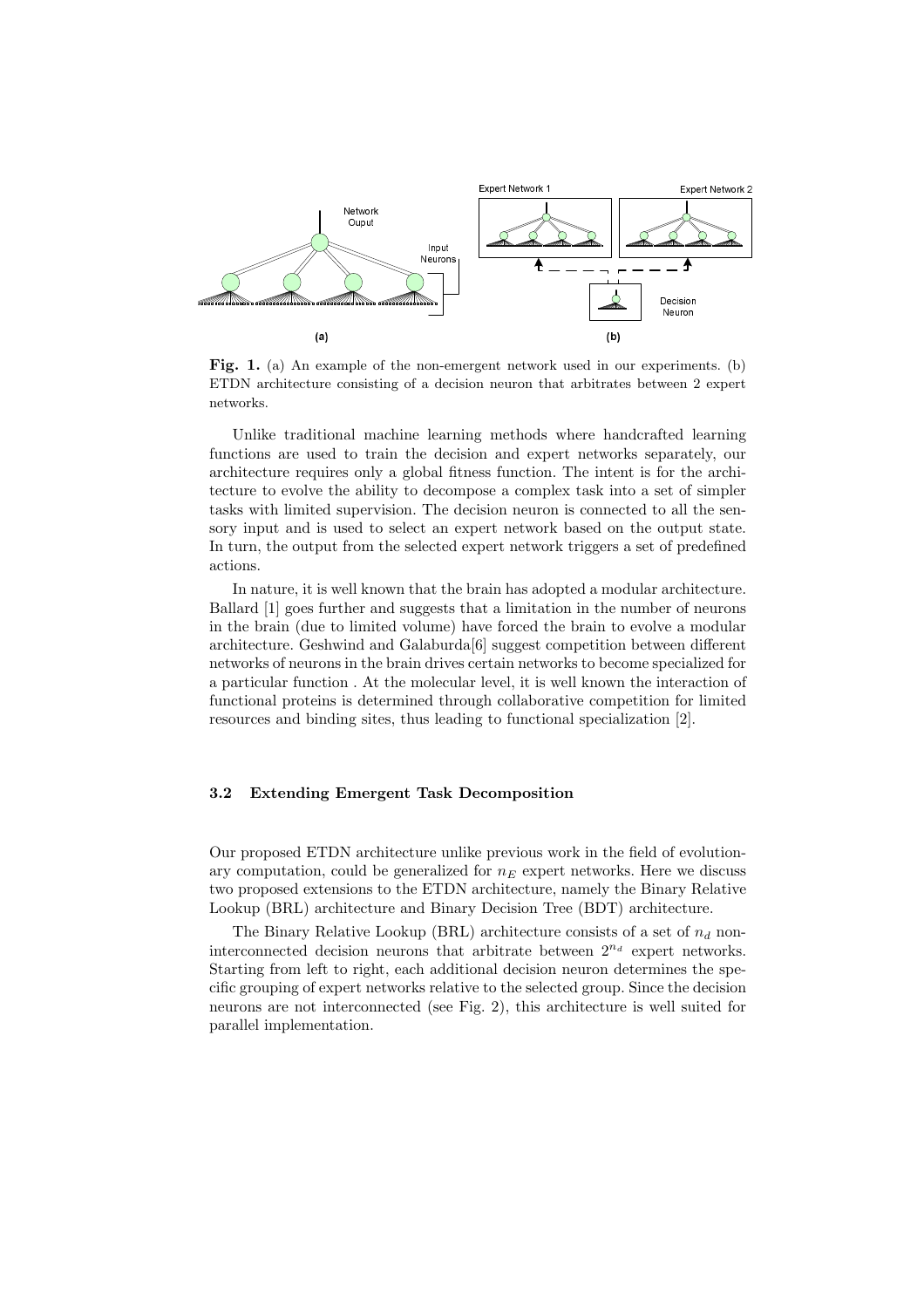

Fig. 2. (left) BDT Architecture with 4 expert networks and 3 decision neurons. (right) BRL Architecture with 4 expert networks and 2 decision neurons.

The Binary Decision Tree (BDT) architecture could be represented as a binary tree where the tree nodes consist of decision neurons and the leaves consist of expert networks. For this architecture,  $n_d$  decision neurons arbitrate between  $n_d + 1$  expert networks. The tree is traversed by starting from the root and computing decisions neurons along each selected branch node until an expert network is selected. For both architectures the computational cost of the decision neurons,  $C_d \propto \log n_E$ .

#### 3.3 Modular Neurons

We have also developed a modular threshold activation neuron, where the EAs are used to train the weights, threshold parameters and choice of activation function for each neuron. The inputs and outputs from the modular threshold neurons consist of states rather than arbitrary values. The modular neuron could assume one of four different activation functions listed shown below:

$$
\phi_1: \begin{aligned}\n\phi_2: \phi_3: \phi_4: \phi_5: \phi_6: \phi_7: \phi_8: \phi_9: \phi_{10}: \\
\phi_{21}: \phi_{22}: \phi_{23}: \phi_{24}: \phi_{25}: \phi_{26}: \phi_{27}: \phi_{28}: \phi_{28}: \phi_{29}: \phi_{20}: \phi_{21}: \phi_{22}: \phi_{21}: \phi_{22}: \phi_{23}: \phi_{24}: \phi_{25}: \phi_{26}: \phi_{26}: \phi_{27}: \phi_{28}: \phi_{28}: \phi_{28}: \phi_{28}: \phi_{28}: \phi_{28}: \phi_{28}: \phi_{28}: \phi_{28}: \phi_{28}: \phi_{28}: \phi_{28}: \phi_{28}: \phi_{28}: \phi_{28}: \phi_{28}: \phi_{28}: \phi_{28}: \phi_{28}: \phi_{28}: \phi_{28}: \phi_{28}: \phi_{28}: \phi_{28}: \phi_{28}: \phi_{28}: \phi_{28}: \phi_{28}: \phi_{28}: \phi_{28}: \phi_{28}: \phi_{28}: \phi_{28}: \phi_{28}: \phi_{28}: \phi_{28}: \phi_{28}: \phi_{28}: \phi_{28}: \phi_{28}: \phi_{28}: \phi_{28}: \phi_{28}: \phi_{28}: \phi_{28}: \phi_{28}: \phi_{28}: \phi_{28}: \phi_{28}: \phi_{28}: \phi_{28}: \phi_{28}: \phi_{28}: \phi_{28}: \phi_{28}: \phi_{28}: \phi_{28}: \phi_{28}: \phi_{28}: \phi_{28}: \phi_{28}: \phi_{28}: \phi_{28}: \phi_{28}: \phi_{28}: \phi_{28}: \phi_{28}: \phi_{28}: \phi_{28}: \phi_{28}: \phi_{28}: \phi_{28}: \phi_{28}: \phi_{28}: \phi_{28}: \phi_{28}: \phi_{28}: \phi_{28}: \phi_{28}: \phi_{28}: \phi_{28}: \phi_{28}: \phi_{28}: \phi_{28}: \phi_{28}: \phi_{28}: \phi_{28}: \phi_{28}: \phi_{28}: \phi_{28}: \phi_{28}: \phi_{28}: \phi_{28}: \phi_{28}: \phi_{28}: \phi_{28}:
$$

Each neuron outputs one of two states  $s = (s_1, s_2)$ , where  $t_n$  is a threshold, Each heuron outputs one of two states  $s = (s_1, s_2)$ , where  $t_n$  is a threshold,<br>  $p(x) = (\sum_i w_i x_i)/(\sum_i x_i)$ ,  $w_i$  is a neuron weight and  $x_i$  is an element of the active input state vector.

Our intention was to develop a compact modular neuron architecture for implementation on hardware, where a single neuron could be used to simulate AND, OR, NOT and XOR functions. The assumption is that a compact yet sufficiently complex (functional) neuron will speed up evolutionary training since this will reduce the need for more hidden layers and thus result in smaller networks.

## 4 Example Task: Tiling Pattern Formation Task

The tiling pattern formation task [14] involves redistributing objects (blocks) piled up in a 2-D world into a desired tiling structure (see Fig. 7). The robots need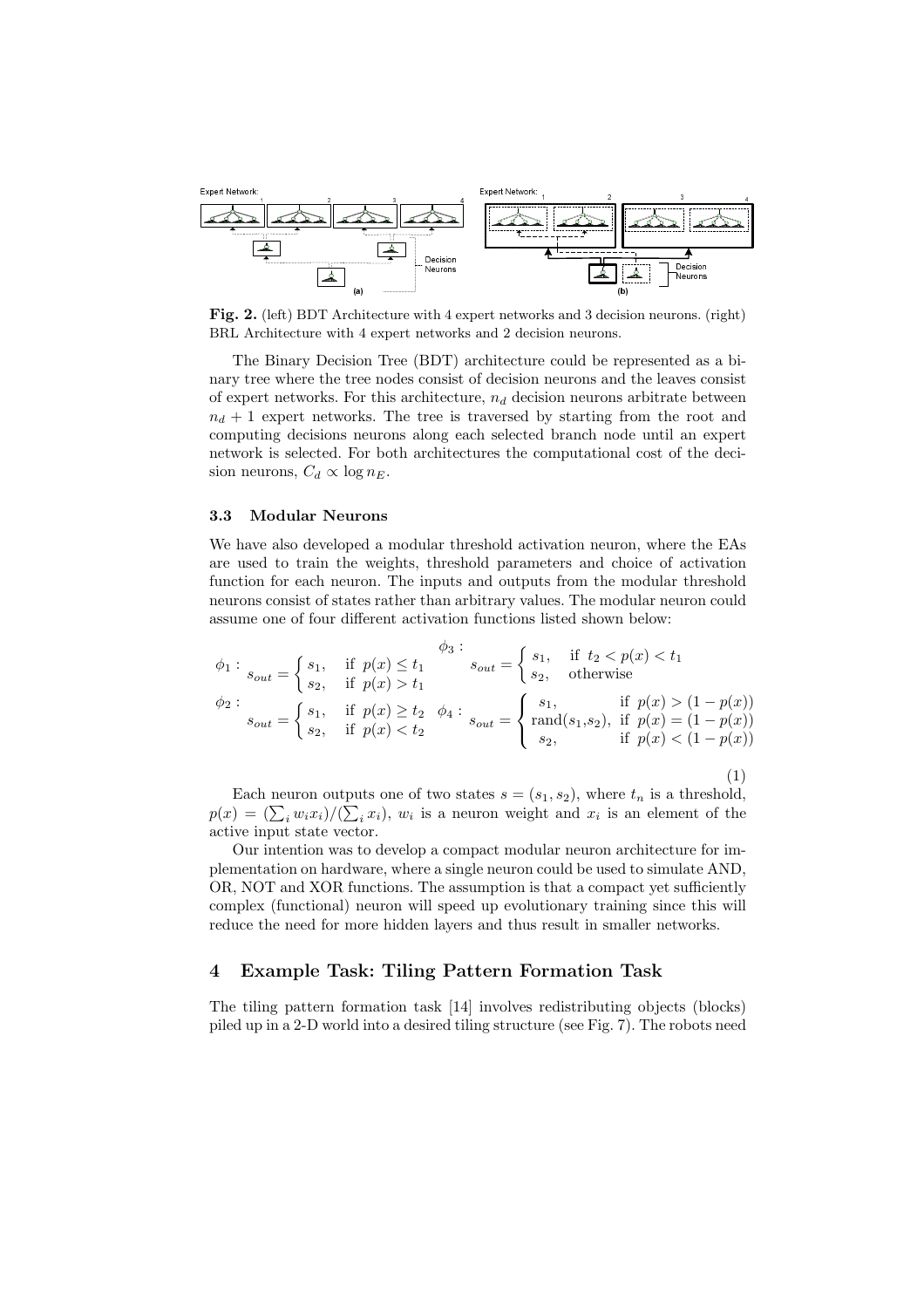to come to a consensus and form one 'perfect' tiling pattern. This task is similar to a segment of the termite nest construction task that involves redistributing pheromone filled pellets on the nest floor [3]. Once the pheromone pellets are uniformly distributed, the termite use the pellets as markers for constructing pillars to support the nest roof.



Fig. 3. The  $2 \times 2$  tiling pattern (left) and  $3 \times 3$  tiling pattern (right).

More important, the tiling pattern formation task could be decomposed into a number of potential subtasks consisting of emergent behaviors. These may include foraging for objects (blocks), redistributing block piles, arranging blocks in the desired tiling structure locally, merging local lattice structures, reaching a collective consensus and finding/correcting mistakes in the lattice structure. Inspired by nature, we are interested in evolving homogenous decentralized controllers (similar to a nest of termites) for the task [10]. Decentralized control offers some inherent advantages including the ability to scaleup to a larger problem size. Task complexity is dependent on the intended tile spacing, since more sensor data would be required to construct a 'wider' tiling pattern.

Shannon's entropy function has been shown to be a suitable fitness function for the tiling formation task [14]. The test area spans  $M \times M$  squares and is divided into  $J l \times l$  cells,  $A_j$ , where the fitness value,  $f_{i,x,y}$ , for one set of initial condition i, after T discrete time steps, with cells shifted x squares in the xdirection and  $y$  squares in the y-direction is given as follows:

$$
f_{i,x,y} = s \cdot \frac{\sum_{j=1}^{J} p_j \ln p_j}{\ln J} \tag{2}
$$

where,  $s = 100$  and is a constant scaling factor, I is an index over a set of where,  $s = 100$  and is a constant scaling factor, T is an index over a set of initial conditions and  $p_j = (n(A_j)) / (\sum_{j=1}^J n(A_j))$ , where  $n(A_j)$  is the number of blocks in cell  $A_j$ . To encourage the desired tiling pattern, the fitness function is applied by shifting the cells a maximum of  $l-1$  squares and the total fitness, is applied by similing the cens a maximum of  $l-1$  squares and the total inness,<br>  $f_i = (\sum_{y=0}^{l-1} (\sum_{x=0}^{l-1} f_{i,x,y}))/l^2$ . When the blocks are uniformly distributed over J cells, according to the desired tiling pattern, we have  $f_i = 100$  (a successful epoch).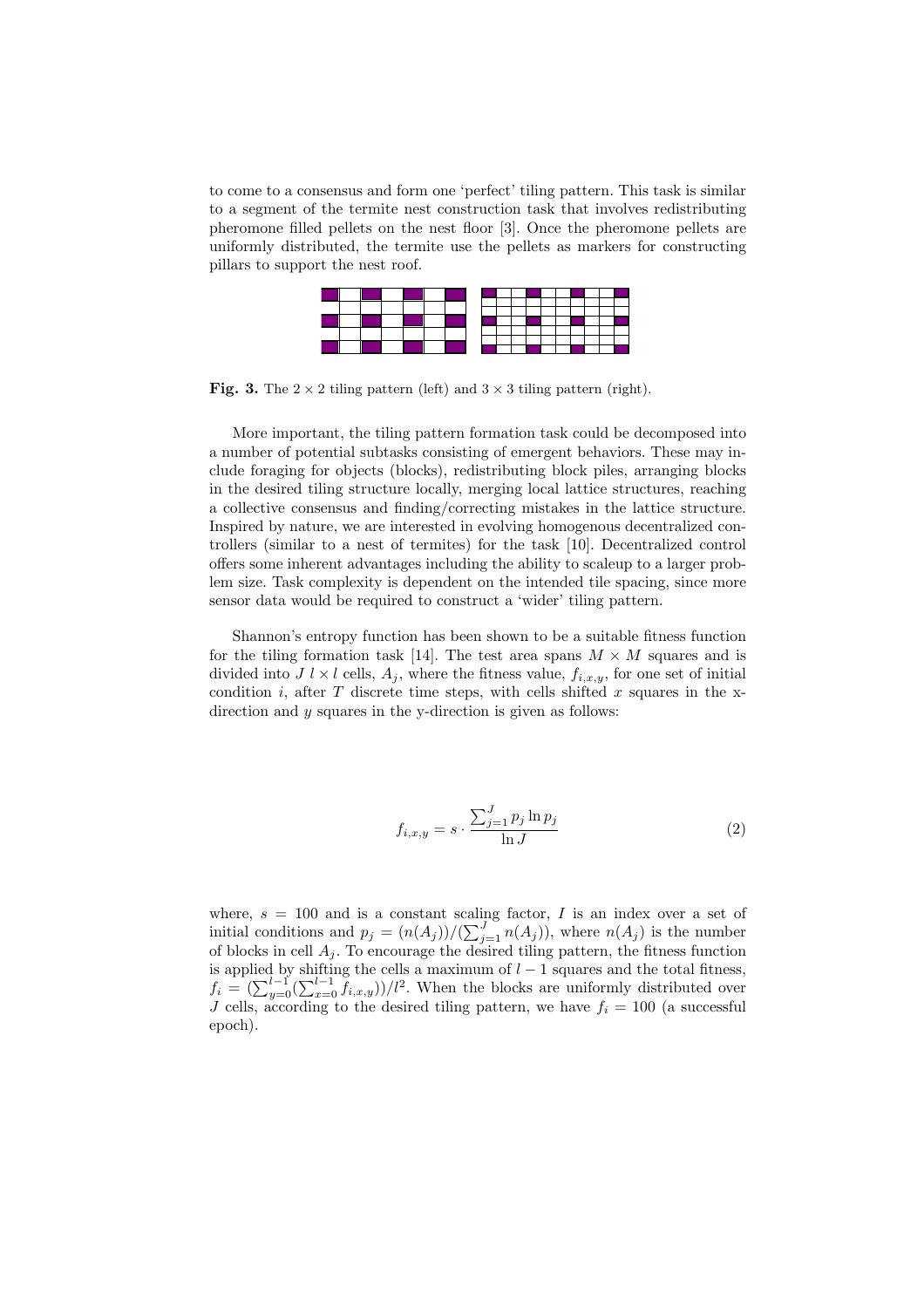#### 4.1 The Robot



Fig. 4. Input layer neuron and physical topology for the  $2 \times 2$  (left) and  $3 \times 3$  (right) tiling pattern forming robots.

The robots are modelled as modified Khepera robots equipped with a gripper turret. We have developed a fast 2-D grid world simulator for our evolutionary experiments and we have verified this simulator using Webots (Fig. 7). For the  $2 \times 2$  tiling pattern formation task, each robot could detect blocks and other robots in the 5 squares as shown (Fig. 4). For the  $3 \times 3$  tiling pattern formation task, the robots could detect object in 7 surrounding squares as shown. The output state from the robot controller activates one of two predefined basis behaviors, namely Move and Manipulate Object described below.

- I Move: Move forward if square to the front empty, otherwise turn left if square to the left empty otherwise turn right.
- II Manipulate Object: Pick up/put down a block from the surrounding squares according to a predefined sequence of steps depending on possession of a block or not. If the robot is unable to pick up or put down a block, the 'move' command is activated.

## 5 Experimentation

The evolutionary performance of various control systems architectures are compared for the tiling pattern formation task (see Fig. 5). Through experimentation, we found the best nonmodular network for the tiling pattern formation task as shown in Fig.  $1(a)$ . We use this network as our expert network module for the ETDN architectures. In our simulations the EA population size is  $P = 100$ , number of generations  $G = 200$ , crossover probability  $p_c = 0.7$ , mutation probability  $p_m = 0.025$  and tournament size of  $0.06p_c$  (for tournament selection). The fitness is evaluated after  $T = 3000$  timesteps for a  $11 \times 11$  world  $(2 \times 2$  task) or  $16 \times 16$  world  $(3 \times 3$  task) with 11 robots and 36 blocks.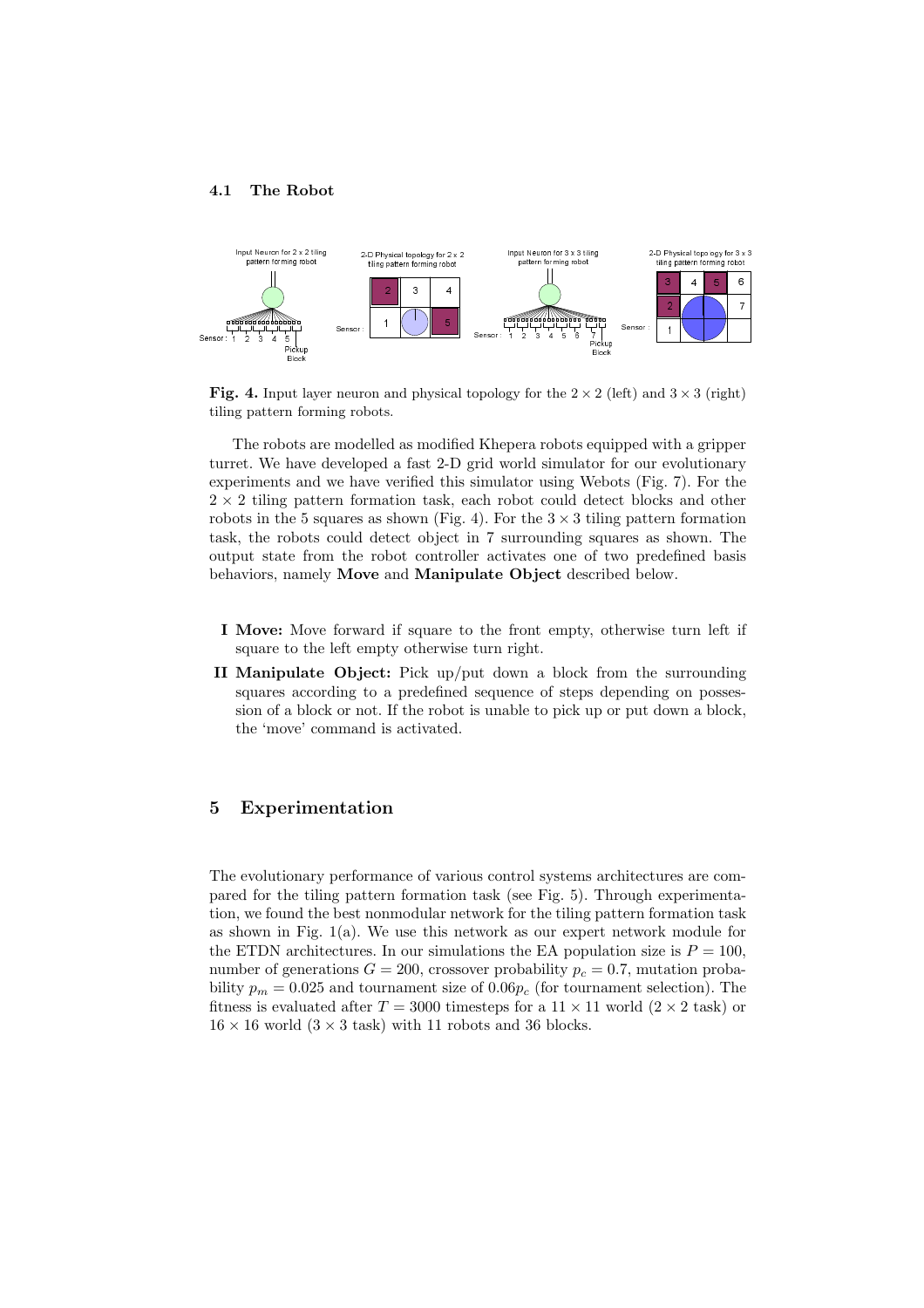

**Fig. 5.** Evolutionary performance comparison,  $2 \times 2$  (left),  $3 \times 3$  (right, bottom) tiling pattern formation task, averaged over 120 EA runs. (A) Look-up Table, (B) ESP (using Non-Emergent Net), (C) Non-Emergent Net(Sigmoid),(D) ETDN (Exp. Net 2, Sigmoid), (E) Non-Emergent Net. (Threshold), (F) ETDN (2 Exp. Nets, Threshold), (G) Non-Emergent Net. (Modular), (H) ETDN (2 Expert Nets, Modular),(I) BRL (16 Expert Nets, Modular), (J) BRL (32 Expert Nets, Modular), (K) BRL (8 Exp. Nets, Modular), (L) BRL (4 Expert Nets, Modular), (M) BDT (4 Expert Nets, Modular)



## 6 Results and Discussion

For the  $2 \times 2$  tiling pattern formation task, the lookup table approach evolves desired solutions faster than the network architectures. This suggests that ETDNs may not be the most efficient strategy for smaller search spaces. Our conventional ETDN architecture consisting of a single threshold activation function evolves slower than the nonemergent architectures.

The ETDN architectures include an additional 'overhead', since the evolutionary performance is dependent on the evolution of the expert networks and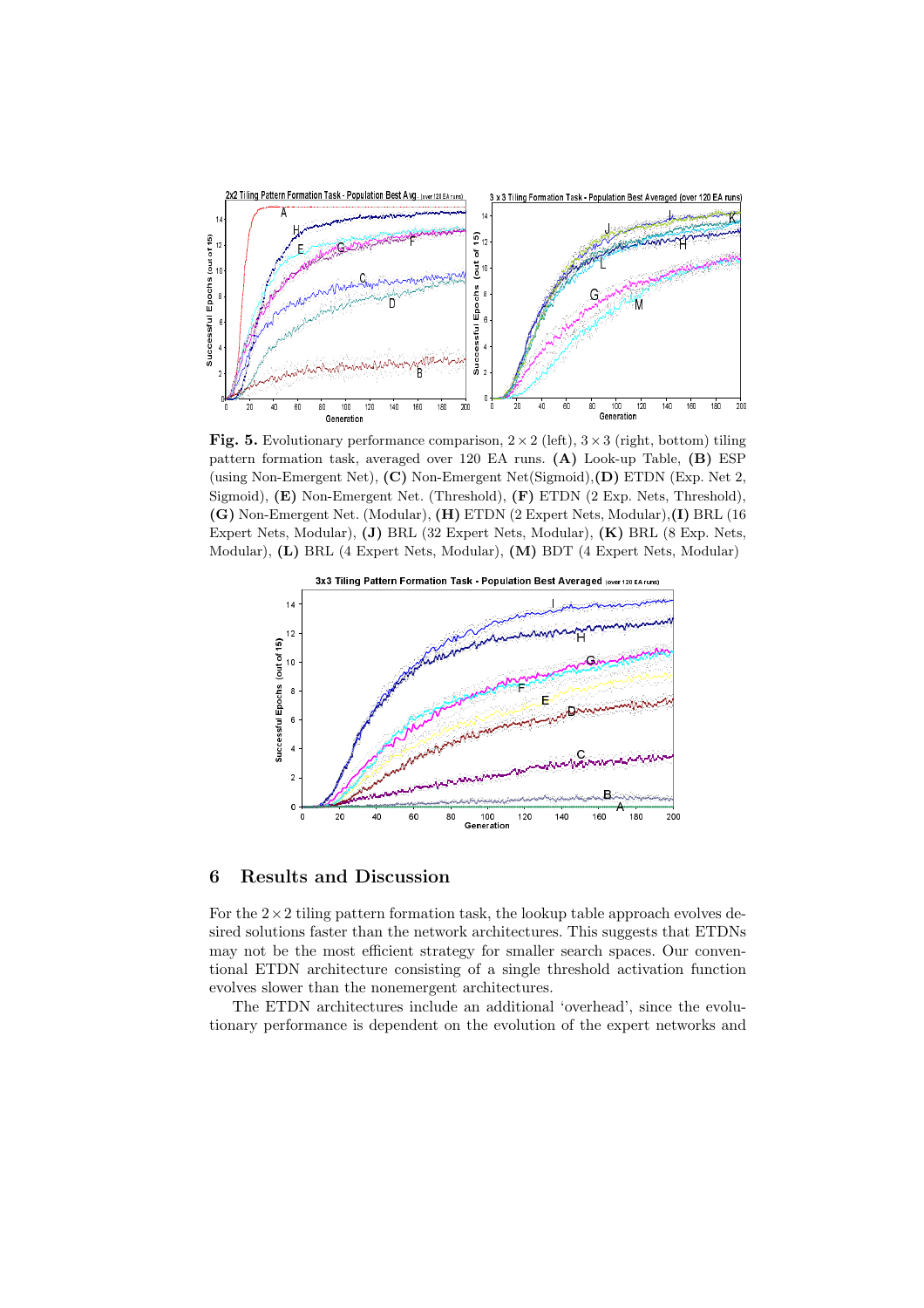decision neurons resulting in slower performance for simpler tasks. However the Emergent Task Decomposition Network architecture that combines our modular neuron architecture outperforms all other network architectures. The performance of the modular neurons appears to offset the 'overhead' of the bigger ETDN architecture. A 'richer' activation function is hypothesized to improve the ability of the decision neurons to switch between suitable expert networks.

For the more difficult  $3 \times 3$  tiling formation task, a lookup table architecture is unable to find a desired solution. The resulting search space is significantly larger (owing to increased number of sensors required),  $2^{4374}$  potential solutions compared to  $2^{486}$  for the  $2 \times 2$  tiling formation task. With a very large search space, this architecture falls victim to the bootstrap problem, since EAs are unable to find an incrementally better solution during the early phase of evolution. The ESP algorithm learns slower than the other architectures for both tiling formation tasks. It is suspected that evolving individual neurons in parallel may not be the most effective strategy in facilitating task decomposition for this task.



Fig. 6. (left) Fitness of individual expert networks and the entire control system (ETDN, 2 expert nets.) averaged over 1000 simulations. (right) Expert Network activity and overall system fitness for a BRL (with 16 expert networks).

The ETDNs outperform non-emergent network architectures for the more complex  $3 \times 3$  tiling formation task (regardless of the activation function used). Analysis of a typical solution (for ETDN with 2 expert nets) suggests the expert networks have specialized since the individual fitness performance of the networks is quite low (Fig. 6). It appears the decision neuron arbitrates among the expert networks not according to 'recognizable' distill behaviors but as a set of emergent proximal behaviors (organized according to proximity in sensor space) [11].

Although conventional network architecture can perform limited task decomposition, (evident from solutions to the  $3\times3$  tiling formation task), this process is more prone to *spatial crosstalk* [9] resulting in slower evolutionary performance. For the ETDNs, it appears, the task is distributed over several expert networks resulting in fewer hidden neurons being used as feature detectors within each network, thus reducing the overall effect of spatial crosstalk. The decision neurons within the BRL architecture act more 'independently' when selecting an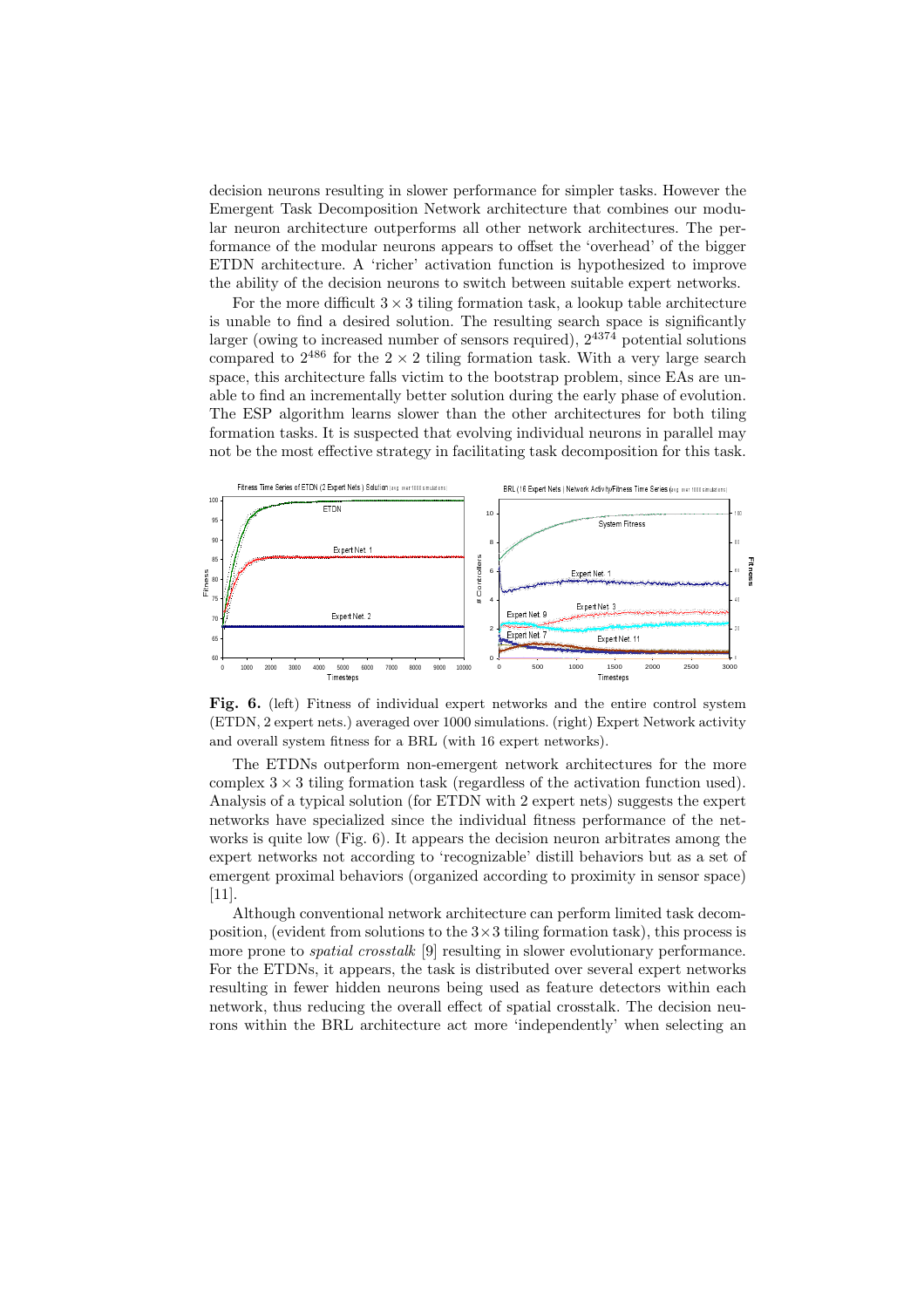expert network than the BDT network. We suspect this characteristic, in addition to the fewer number of decision neurons for the BRL network improves the ability to select suitable expert networks. This is evident from Fig. 5, where the BDT with 4 expert networks evolves slower than a comparable BRL network.

Much like biological nervous systems, the larger BRL architecture outperformed (or performed as fast as) the smaller ones (evident after about 80 generations). It is hypothesized that by increasing the number of expert networks, competition among candidate expert networks is further increased thus improving the chance of finding a desired solution. However, as the number of expert networks is increased (beyond 16), the relative improvement in performance is minimal, for this particular task.

Table 1: Success rate of population best out of 120 simulations (generation 200) scaled up to a  $100 \times 100$  world (76 robots, 1156 blocks) after  $10^7$  timesteps

| Architecture                  | % Successful<br>Epochs | % Batch<br>Variance |
|-------------------------------|------------------------|---------------------|
| Non-Emergent (Sigmoid)        | 0.0                    |                     |
| Non-Emergent (Modular)        | 27.0                   | 0.2                 |
| ETDN (2 Expert Nets, Modular) | 44.5                   | クク                  |
| BRL (16 Expert Nets, Modular) | 70.2                   | 0 4                 |



Fig. 7. Simulation snapshots taken after 0, 100, 400 and 410 timesteps using a evolved solution for the  $2 \times 2$  tiling formation task on a  $11 \times 11$  world (11 robots, 36 blocks). The robots reach a consensus and form a 'perfect' tiling pattern after 410 timesteps.

The larger BRL network solutions generally evolve the ability to limit the number of expert networks used (see Fig. 6 for a typical solution). The other expert networks remain dormant throughout the simulations. The ability to limit the number of expert networks used for task decomposition is particularly advantageous, since 'over segmenting' the task into subtasks would result in over-fitting. Minor differences in fitness performance and 'success rates' for the  $19 \times 19$  training world is 'magnified', once we scaleup to a larger problem size  $(100 \times 100$  world). This is where our ETDN and in particular BRL architectures is more advantageous over conventional network architectures (see Table 1).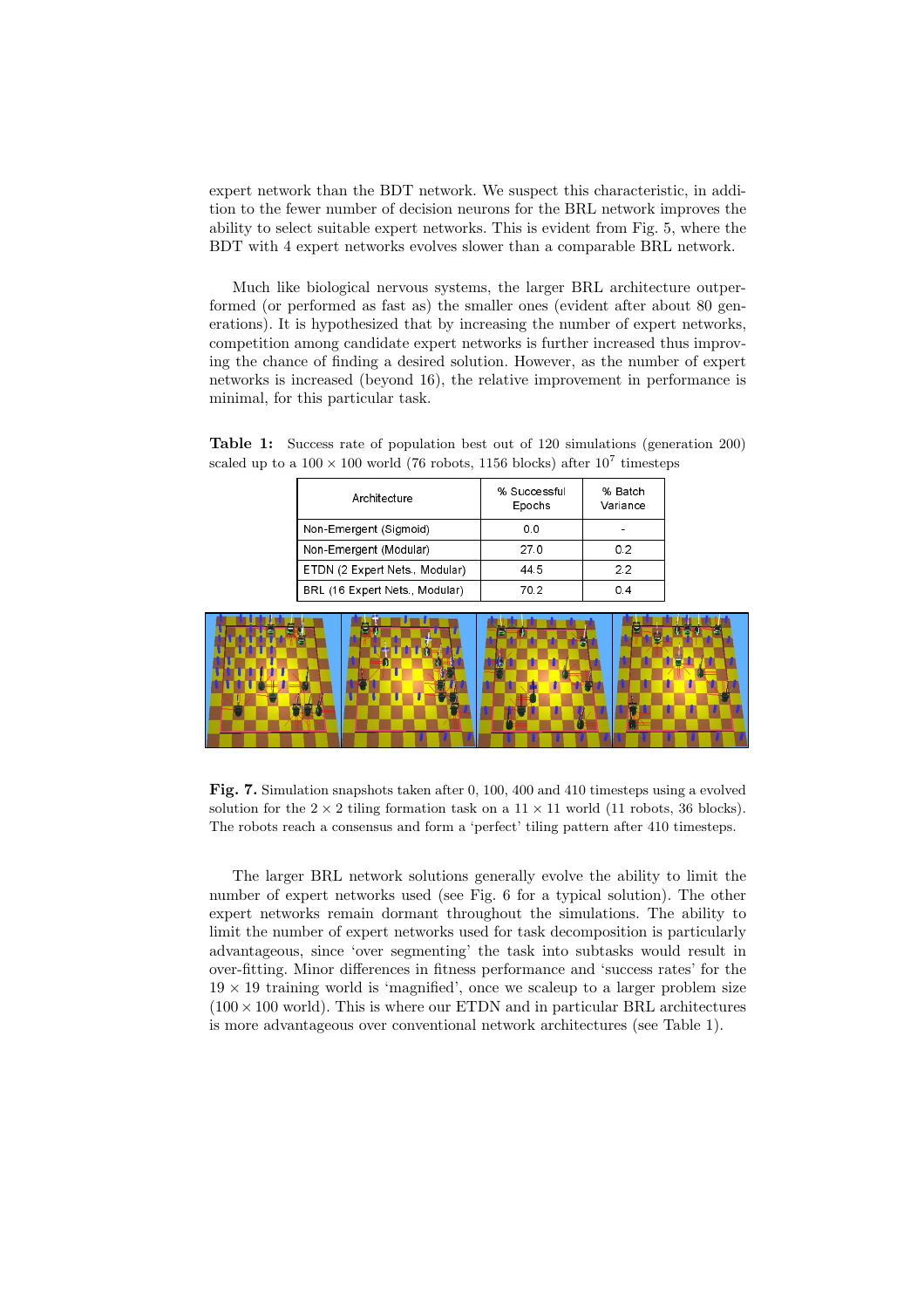

Fig. 7. Effect of sensor error on evolved controllers (population best at Generation 200) for the  $3\times3$  tiling pattern formation task ( $16\times16$  world, 11 robots, 36 blocks, after 3000 timesteps) averaged over 1000 simulations. (A) BRL (16 Expert Nets, Modular), (B) ETDN (2 Expert Nets), (C) Non-Emergent Net. (Modular), (D) Non-Emergent Net (Sigmoid).

We measure the robustness of the solution by measuring the fitness performance of the evolved controllers under a unique situation (by introducing sensor error) not encountered during evolution. The ETDN architectures tend to outperform the nonemergent architectures for a sensor error of below 10%. Beyond 10% sensor error, the net effect on all the controllers compared is drastic, independent of the controller used. It appears the ability of the ETDN to limit the number of expert networks used for task decomposition limits over fitting amongst the networks and reduces the effect of noisy/spurious sensor input. Larger ETDNs, in particular the BRL (with 16 expert networks) have a tendency of evolving richer solutions that can better handle unique situations not encountered during training

## 7 Conclusion and Future Work

A scalable mechanism for emergent task decomposition using artificial neural networks and evolutionary algorithms is presented in this paper. Unlike reinforcement learning techniques, only a global fitness function is specified (unsupervised) and the network is able to decompose a complex task into simpler tasks through self-organization. Emergent Task Decomposition Networks (ETDN) evolve faster than non-emergent architectures and produce more desired solutions for complex tasks. It is interesting to note that much like biological nervous systems, larger BRL architectures tend to evolve faster than comparable smaller architectures. We are currently planning to compare the performance of our ETDN architecture with other supervised task decomposition methods for potential multirobot control tasks such as robotic soccer, mining and surface exploration.